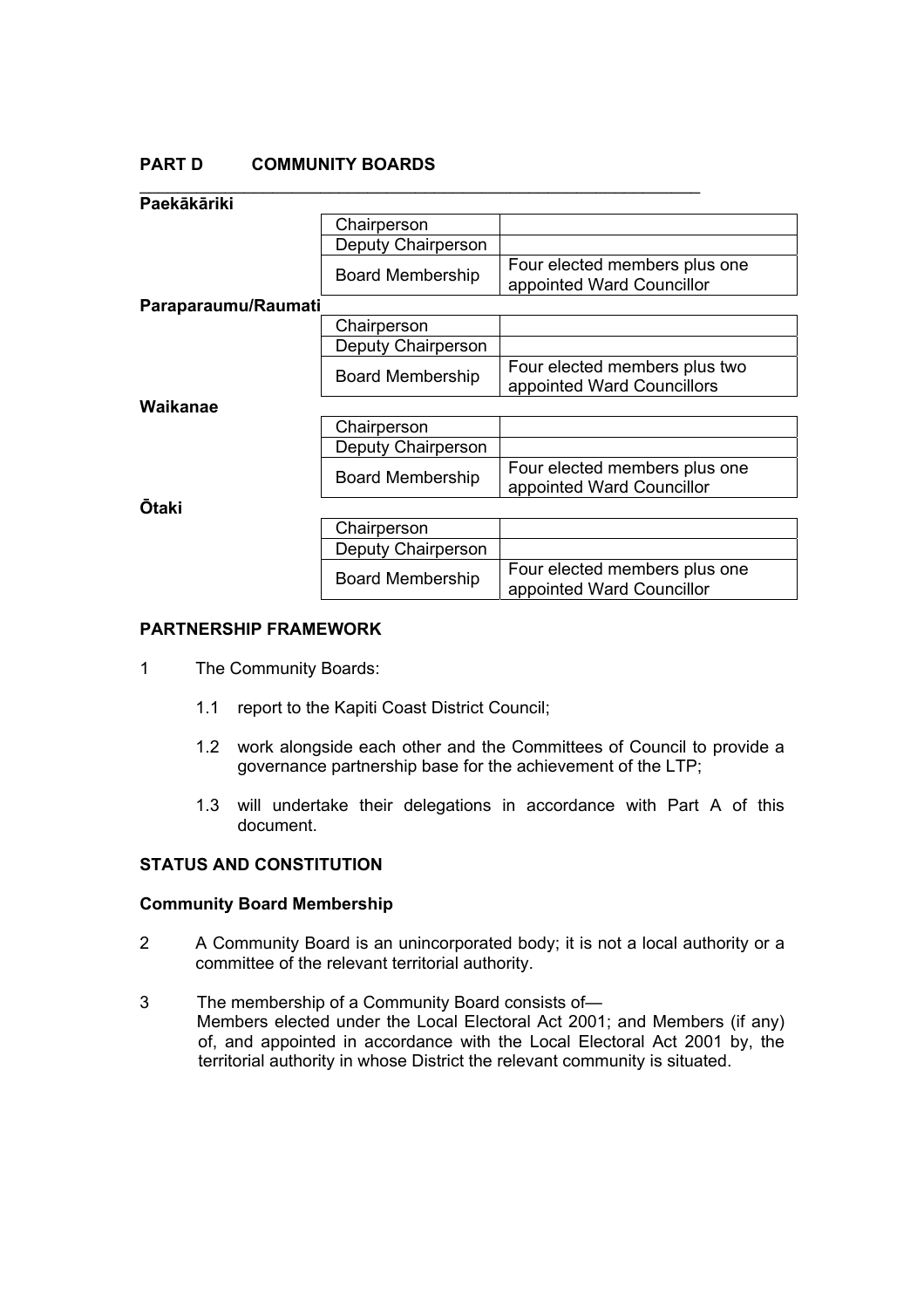# **Mayor or Deputy Mayor's attendance at Community Board Meetings**

4 The Mayor or Deputy Mayor of the Kapiti Coast District may attend meetings of Community Boards. When the Mayor or Deputy Mayor is present at a meeting of a Community Board then the Community Board Chairperson will invite the Mayor or Deputy Mayor to the table. The Mayor or Deputy Mayor can contribute to the debate. They are not however, able to vote.

# **Community Board Legislative Basis and Names**

- 5 Section 49 of the Local Government Act 2002 states:
	- *(1) A Community Board must be established for each community constituted, in accordance with Schedule 6, by—* 
		- *(a) an Order in Council giving effect to a reorganisation scheme; or*
		- *(b) a resolution made by the territorial authority within whose District the community will be situated as a result of a proposal by electors to establish a community; or* 
			- *(c) a resolution made by the territorial authority within whose District the community will be situated as a result of the territorial authority's review of representation arrangements.*
- 6 Section 49(2) of the Local Government Act 2002 requires that the respective Community Boards must be described as:
	- The Paekākāriki Community Board
	- The Paraparaumu/Raumati Community Board
	- The Waikanae Community Board
	- The Ōtaki Community Board.

# **MEETING FREQUENCY**

- 7 Each of the four Community Boards will generally meet on a six-weekly basis.
- 8 The Community Boards may hold joint workshops to discuss issues.

# **OBJECTIVES**

- 9 The objectives of each of the Community Boards are to:
	- 9.1 Achieve the delegated role of the Community Board in accordance with Part A of this document.
	- 9.2 Make recommendations on policies and strategies for the Council on behalf of the community for the social, economic, environmental and cultural wellbeing of the District, and in particular in the development of the LTP and associated policies and strategies.
	- 9.3 Act as an advocate in respect of any involvement with Trusts or Bequests that currently exist or are established in the future and that benefit the local community.
	- 9.4 Make decisions about local priority ranking as they relate to the undertaking of local works and services.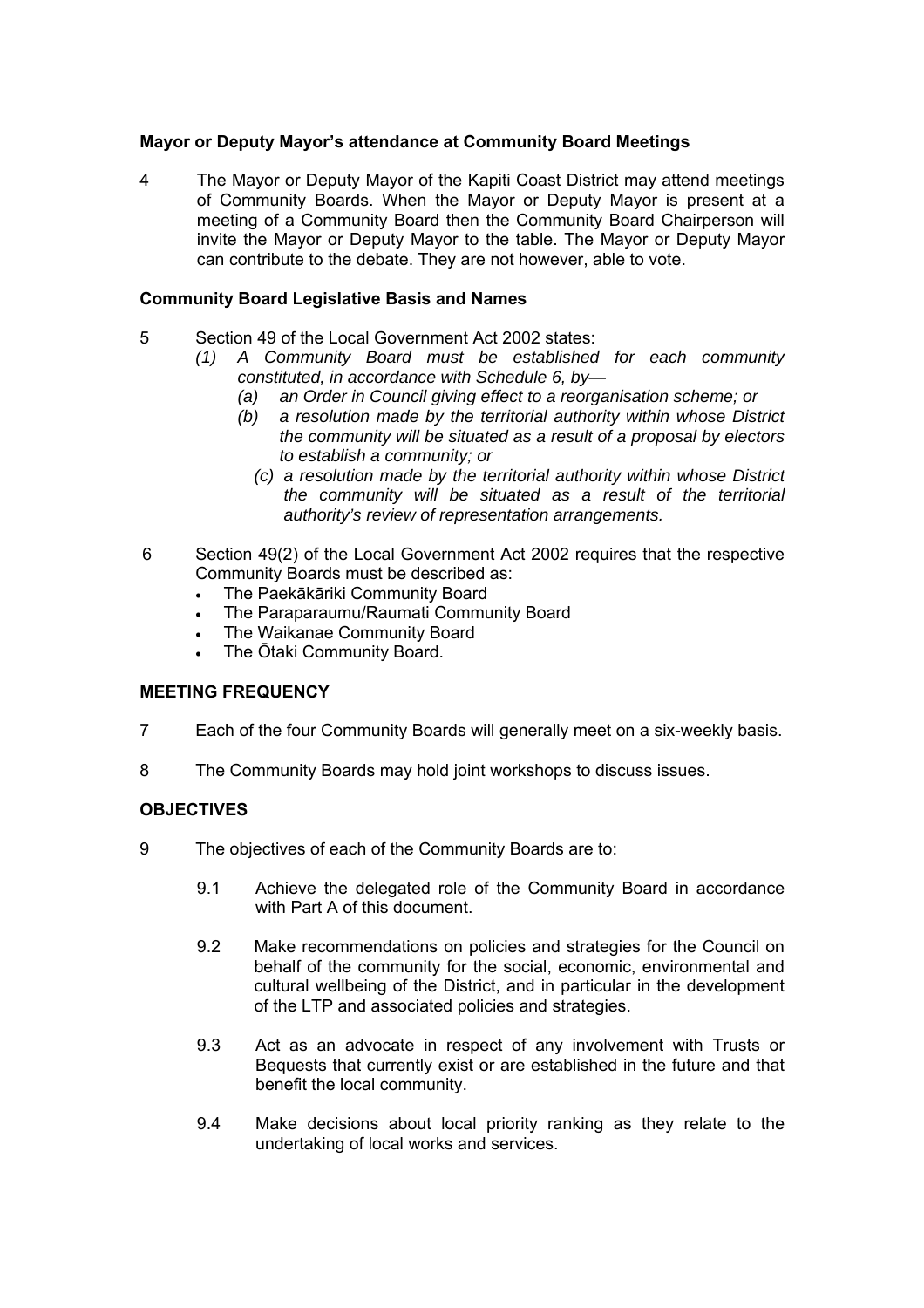- 9.5 Review and comment on an annual basis on the delivery of the LTP as it relates to initiatives in their local community.
- 9.6 Develop and/or review, for final adoption by the Council and within the framework established by *Kapiti Coast: Choosing Futures – Community Outcomes*, detailed Community Outcome and Local Outcome Statements.
- 9.7 Consider and approve the allocation of community-based grant funds as deemed appropriate under their agreed criteria of both existing schemes and any granting schemes that may be approved through the Annual Plan process or the LTP process.
- 9.8 Each Community Board Chair or their alternate is able to attend meetings of Council and/or the Standing Committees and contribute to the debate, without voting rights. Where a Community Board has submitted on an issue or has spoken during Public Speaking Time on an issue they shall not participate in discussion or debate.

# **DELEGATED AUTHORITY**

10 Each of the Community Boards is delegated the following functions, duties and powers:

## **Emergency Management**

10.1 Authority to assist with local civil defence and emergency management activities, including involvement in welfare responses, in accordance with the District Civil Defence Plan and with the Community Response Plan.

## **Annual Submission on Expenditure**

10.2 Authority to prepare an annual submission to the territorial authority for expenditure within the community (Section 52, Local Government Act 2002 refers);

## **Community**

- 10.3 Authority to communicate with community organisations and special interest groups within the community (Section 52, Local Government Act 2002 refers);
- 10.4 Authority to listen, articulate, advise, advocate and make recommendations to Council on any matter of interest or concern to the local community.
- 10.5 Authority to work with Council and the community to establish a Local Outcome Statement for its community, with reference to Community Outcomes; and to monitor the achievement of Community Outcomes within the local area.
- 10.6 Authority to provide a local community perspective on the levels of service as detailed in the LTP, and on local expenditure, rate impacts and priorities.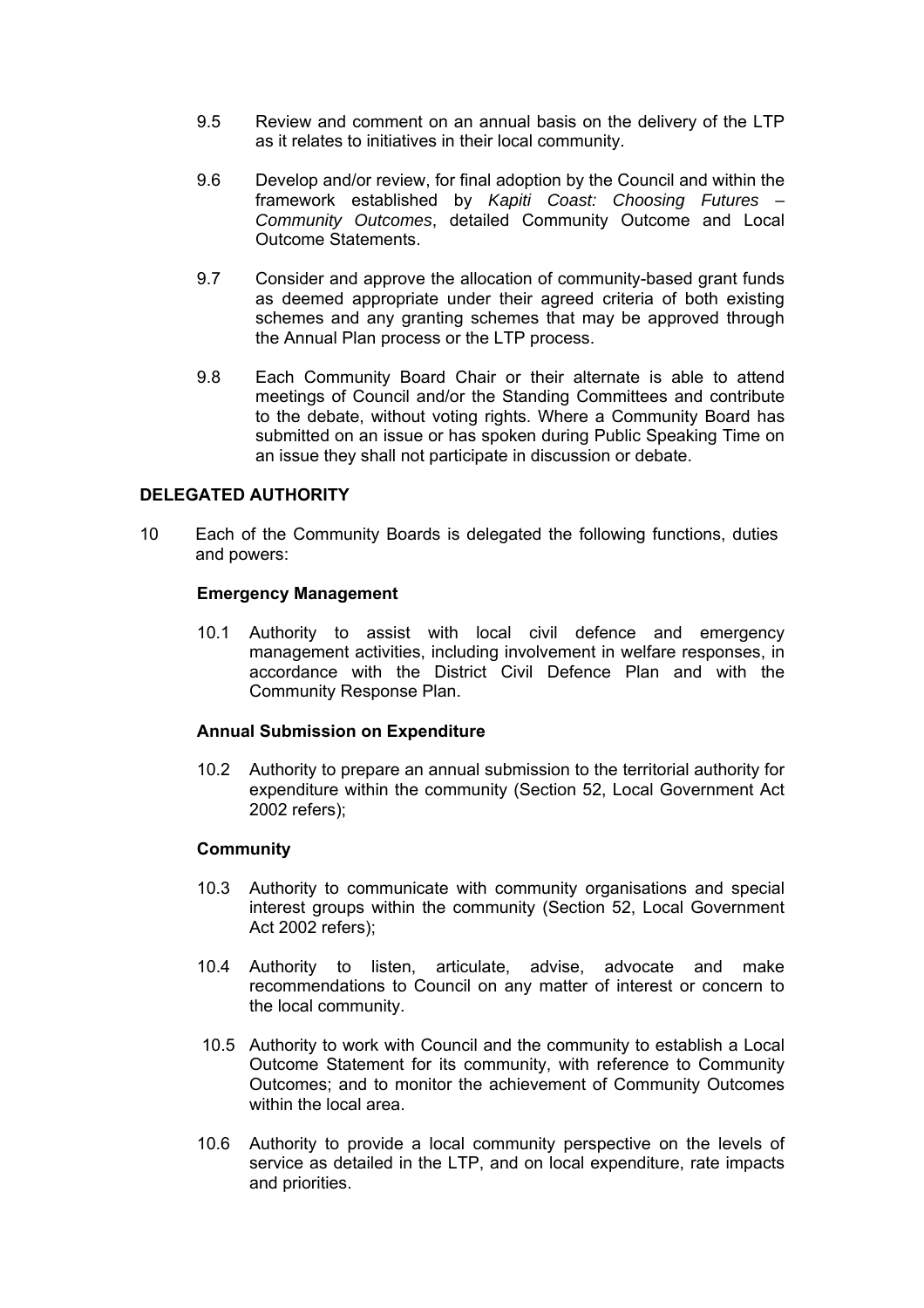- 10.7 Authority to receive matters referred to the Board by Council or its Standing Committees for consideration and reporting on a local perspective (Section 52, Local Government Act 2002 refers).
- 10.8 Authority to receive advice of Council's receipt of all non-notified resource consent applications.
- 10.9 Authority to provide advice to the Council and its committees on any matter of interest or concern to the Community Board in relation to the sale of liquor.
- 10.10 Authority to contribute local input to the Walkways/Cycleways and Bridleways Network.

#### **Community Grants**

- 10.11 Authority to approve criteria for the allocation of community-based grant funds as approved through the Annual Plan process or the LTP process.
- 10.12 Authority to consider and either approve or reject applications by community groups to establish community gardens, in accordance with the licensing requirements under the Reserves Act 1977 and Council's policy of support for Community/Mara Kai gardens.
- 10.13 Authority to consider and approve the allocation of community-based grant funds as deemed appropriate under agreed criteria of both existing schemes and any granting schemes that may be approved through the Annual Plan process or the LTP process.

## **For the Waikanae Community Board**

10.14 Authority to consider and make recommendations to Council on the proposed use of the Waikanae Capital Improvement Fund for the purpose of funding capital projects within the Waikanae Community Board boundary. This is for expenditure over and above the approved annual grant allocations from this fund.

#### **For the Paekākāriki Community Board**

10.15 Authority to consider and make recommendations to the Campe Estate Subcommittee on grant applications received seeking funding from the Campe Estate funding.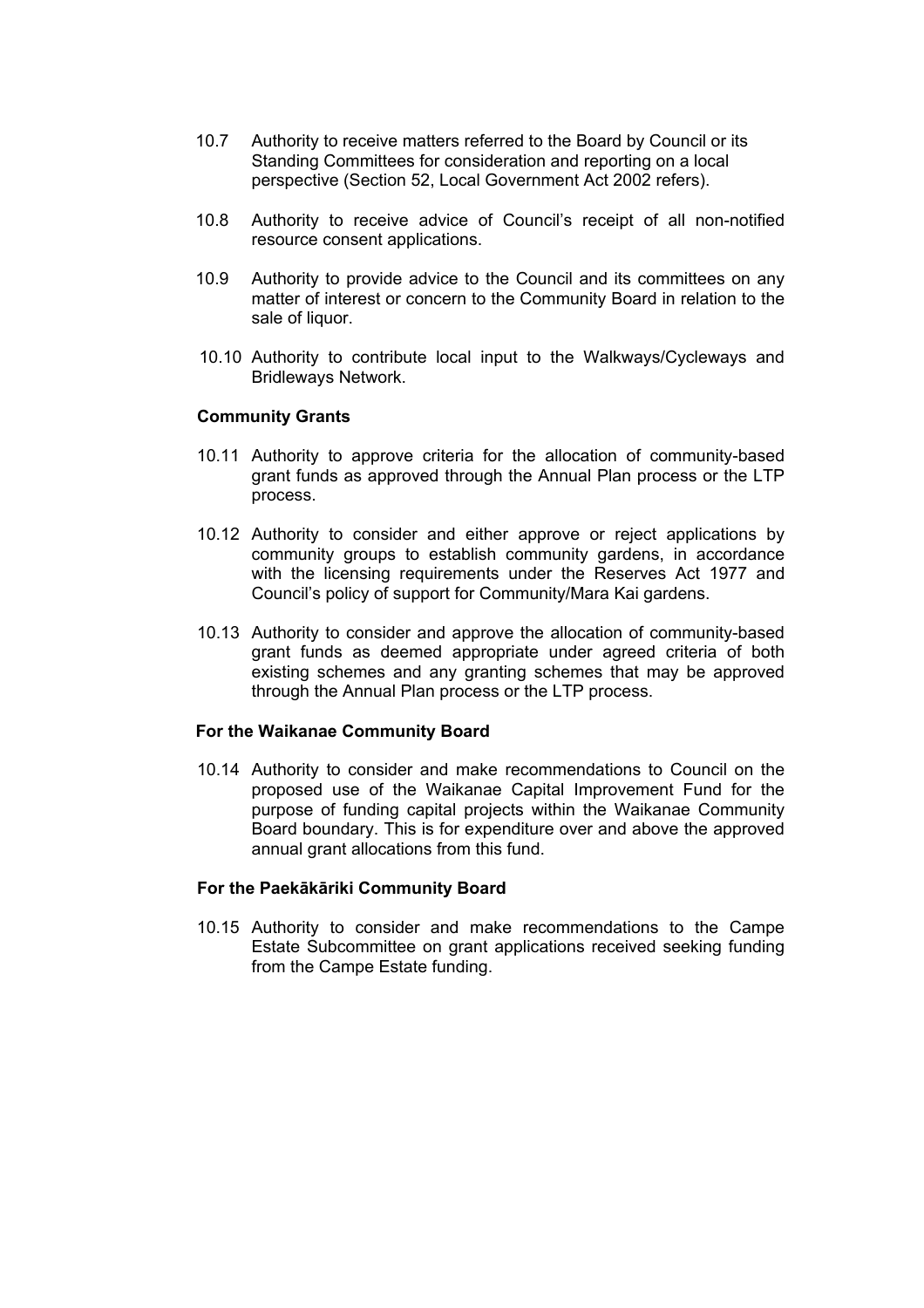# **Parks and Reserves**

10.16 Authority to make recommendations to Council after reviewing existing, or considering new draft Reserve Management Plans for local public parks and reserves within its area.

# **Roading**

- 10.17 Authority to approve or reject officer recommendations relating to all traffic control and signage matters, in relation to existing local roads within the community board's area, except for changes to speed restrictions on local roads. (The latter power has been delegated to the Regulatory Management Committee).
- 10.18 Authority to recommend to the Regulatory Management Committee changes to speed restrictions on local roads.
- 10.19 Authority to recommend to the Regulatory Management Committee on the need to permanently diminish or stop roads (i.e. permanently change the size of or permanently close a road).
- 10.20 Authority to assist the Chief Executive (through the Community Board Chairperson) to consider and determine temporary road closure applications where there are objections to the proposed road closure.

## **Naming Reserves, Structures and Commemorative Places**

- 10.21 With reference to the Reserves, Structures and Commemorative Places Naming Policy 2011, authority to receive requests from the community, or put forward names, regarding specific names of reserves, structures and commemorative places for input to the staff report.
- 10.22 Authority to approve or reject officer recommendations in respect of such names.

## **Naming Roads**

- 10.23 With reference to the Road Naming and Street Numbering Policy 2011, authority to:
	- accept or reject staff recommendations on: road names; or the alteration of the name of any road; or part of any road within the Board's community area. If all names are rejected the Board may request a further report;
	- decide whether community consultation is warranted where the spelling of a road name needs to be corrected;
	- make recommendations to Council on road names where the road starts and ends in different community areas if agreement cannot be reached between the relevant Boards.